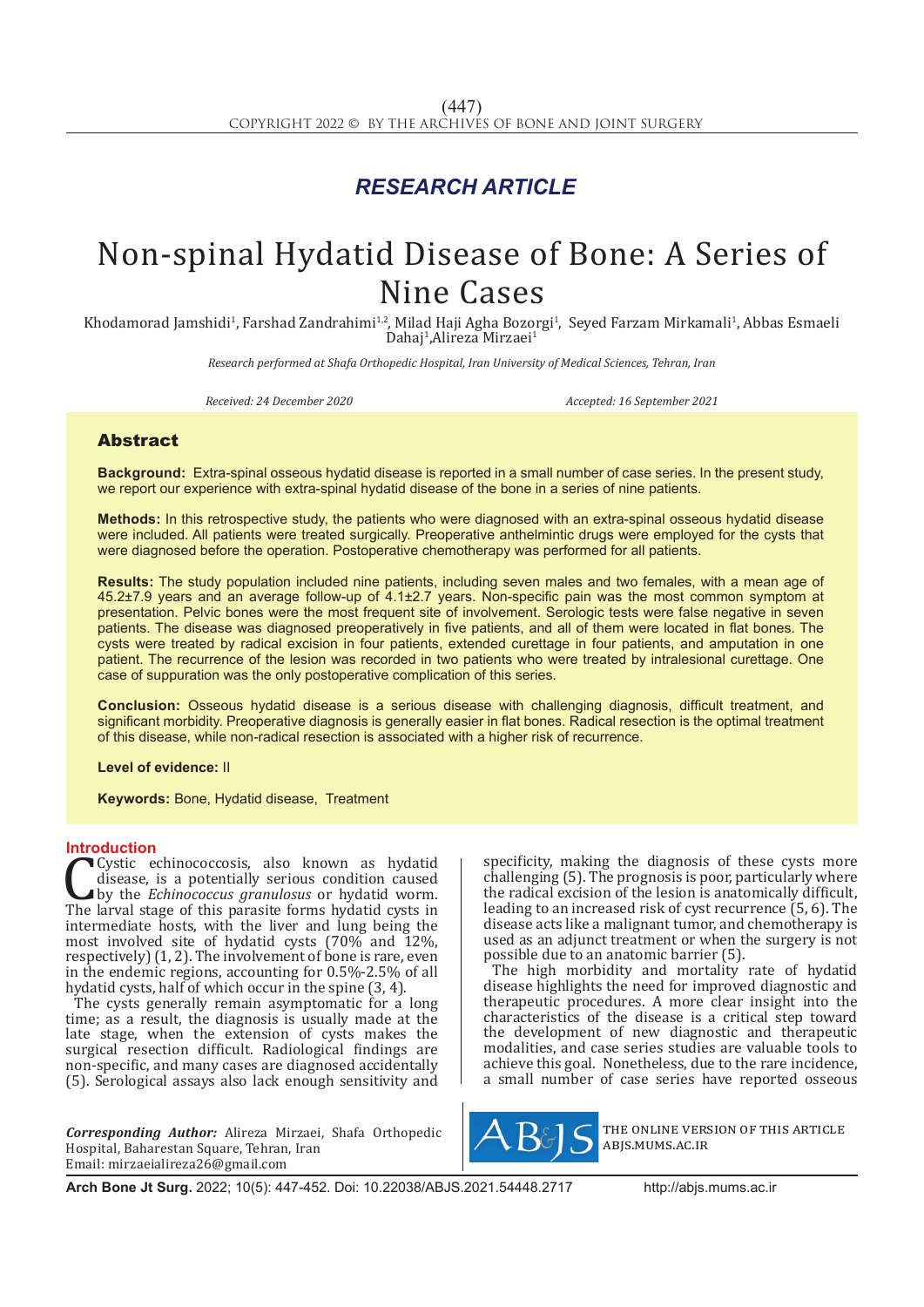hydatid disease in extra-spinal regions, and therefore, several aspects of these lesions are not well-understood. For instance, the differences in the diagnosis, prognosis, and treatment of extra-spinal hydatid disease of the long and flat bone have not been discussed in earlier studies.

In light of the aforementioned issues, the present study aimed to report the characteristic features, as well as the treatment approach and outcome of the treatment, in a series of nine patients with the osseous hydatid disease of extra-spinal regions.

#### **Materials and Methods**

This retrospective study was approved by the review board of our institute, and patients provided written consent to the publication of their medical data. Between 2002 and 2018, the patients who were diagnosed with an osseous hydatid disease at our referral orthopedic hospital were evaluated. Patients were included if histological documentation of the diagnosis was available. On the other hand, patients with spinal involvement (n=5) and concomitant involvement of other organs were excluded from the study (n=3). Patients with a follow-up of fewer than two years (n=2) were excluded from the study as well. Finally, nine patients were included in the study.

The demographic characteristics of the patients, including age and gender, clinical characteristics, such as the presenting symptom and location of the lesion, and treatment characteristics, including the method and outcome of treatment, were extracted from the patients' profiles. The serologic test results for hydatidosis (either indirect hemagglutination or enzyme-linked immunosorbent assay) were studied before the surgery. The peripheral blood eosinophil count was also checked as a complementary test, and an eosinophil count of >  $500/mc\hat{L}$  (>  $0.5 \times 109/L$ ) was defined as Eosinophilia.

Radiologic evaluations were performed using plain radiographs, computed tomography (CT) scans, magnetic resonance imaging (MRI), and sonography. Complete radiologic records were available for five patients. For the remaining four patients, sonography was not performed. For one patient who was presented with a pathologic

fracture (case 5), a CT scan and MRI were not performed as well. A plain radiograph was used for initial screening. The CT scan was used for the evaluation of cortex destruction, while MRI was utilized for the identification of extraosseous lesions. A sonographic evaluation was used for the detection of cystic floating membranes and hydatid sand in soft tissue.

The surgical procedure included the excision of the softtissue cyst in the first step. Regarding the bone cyst, the lesion was radically excised if it was possible without significant morbidity. For cysts involving the ilium (n=3), the involved bone was excised with about a 5-mm margin using an iliofemoral approach. For the cyst of the scapula (n=1), partial scapulectomy was performed through a posterior longitudinal incision (7). When the radical excision of bone was associated with a serious disability, the lesion was treated with extended curettage  $(8, 9)$ and irrigation with hypertonic saline (30%) for 3 min [Figure 1]. To facilitate early mobilization, the defect was augmented with bone cement whenever the lesion was located near the diarthrodial joint; otherwise, the defect was filled with bone graft.

For patients in whom the disease was diagnosed<br>preoperatively, both neoadjuvant and adjuvant both neoadjuvant and chemotherapy were implemented. The chemotherapy regimen was albendazole (10 mg/kg/day) with cycles of 28 days and two weeks of rest. Patients in whom the disease was diagnosed preoperatively (n=5) received two cycles of chemotherapy before the operation. All patients were administered five to seven courses of chemotherapy (average six cycles) after the operation.

The follow-up visits were every three months for one year. In each follow-up session, the sonographic and radiographic evaluation was performed to rule out the recurrence. Serologic tests and peripheral blood eosinophil were also checked in each follow-up session to help the diagnosis of recurrence. Recurrence was treated with the same protocol used for primary hydatid disease.

#### **Results**

The study population included nine patients, including seven males and two females. The mean age of the



**Figure 1. (a & b) anteroposterior and lateral radiograph of the hydatid disease of the distal tibia in a 46-year-old male (case 6), (C & D) anteroposterior .and lateral radiograph of the same patient two years after treatment with extended curettage and cementation.**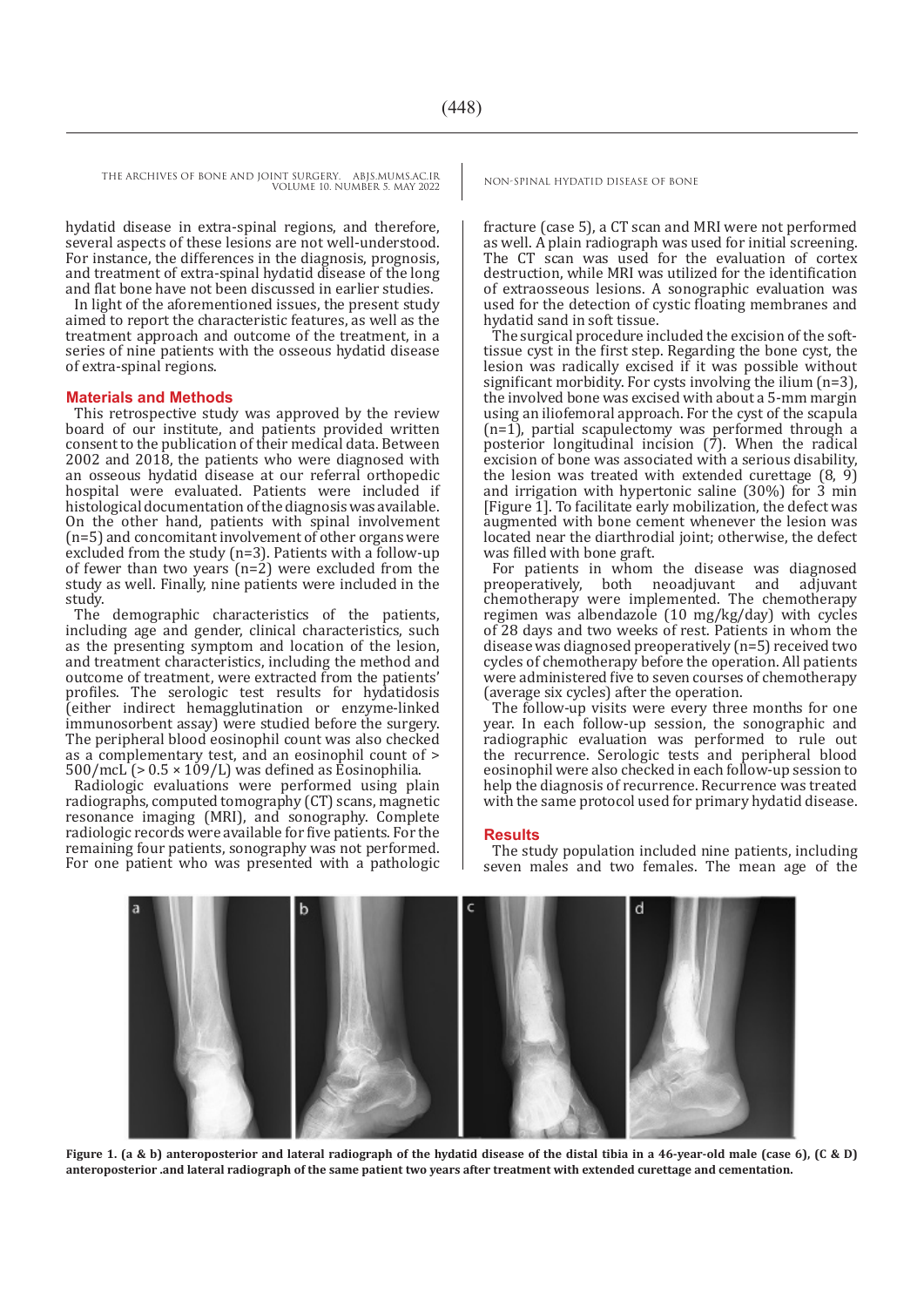| Table 1. Characteristic features of patients with osseous hydatid cyst |               |        |                 |                                |                     |              |                   |                           |                                            |                         |                |
|------------------------------------------------------------------------|---------------|--------|-----------------|--------------------------------|---------------------|--------------|-------------------|---------------------------|--------------------------------------------|-------------------------|----------------|
| ID                                                                     | Age<br>(year) | Sex    | Symptom         | Symptom<br>duration<br>(month) | Location            | Eosinophilia | Serologic<br>test | Preoperative<br>diagnosis | <b>Treatment</b>                           | Follow-<br>up<br>(year) | Recurrence     |
| $\mathbf{1}$                                                           | 39            | Female | Pain            | 84                             | Ilium               | Positive     | Positive          | Yes                       | Radical resection                          | 6                       | N <sub>o</sub> |
| $\overline{2}$                                                         | 59            | Female | Pain & Mass     | 120                            | Tibia               | Negative     | Negative          | Negative                  | Extended curettage<br>& bone graft         | 5                       | times 3        |
| 3                                                                      | 51            | Male   | Mass            | 60                             | Ilium               | Positive     | Positive          | Yes                       | Radical resection                          | 5                       | No             |
| 4                                                                      | 42            | Male   | Pain & Mass     | 30                             | Ilium               | Negative     | Negative          | Yes                       | Radical resection                          | 4                       | N <sub>0</sub> |
| 5                                                                      | 41            | Male   | Pain & fracture | 96                             | Femur &<br>Pelvis   | Positive     | Negative          | Negative                  | Hind quarter<br>amputation                 | 3                       | No             |
| 6                                                                      | 46            | Male   | Pain            | 8                              | Distal<br>Tibia     | Positive     | Negative          | Negative                  | <b>Extended</b> curettage<br>& cementation | $\overline{2}$          | No             |
| $\overline{7}$                                                         | 51            | Male   | Pain & Mass     | 3                              | Sacroiliac<br>joint | Negative     | Negative          | Yes                       | <b>Extended</b> curettage<br>& bone graft  | 5                       | No             |
| 8                                                                      | 46            | Male   | Pain & Mass     | 10                             | Scapula             | Negative     | Negative          | Yes                       | Radical resection                          | $\overline{4}$          | No             |
| 9                                                                      | 32            | Male   | Pain & Mass     | 6                              | Radius              | Negative     | Negative          | Negative                  | Extended curettage<br>& bone graft         | 2                       | times 2        |

patients was 45.2±7.9 years(range of 32 to 59 years). The mean follow-up of the patients was  $4.1\pm2.5$  years, ranging from to 6 years. The main symptom at presentation was non-specific pain that was observed in eight patients. The swelling (mass) was the second most frequent symptom at the presentation that was detected in six cases. One patient presented with a pathologic fracture. Two osseous hydatid cysts were observed in this patient (one in the femur and one in the pelvis). The pelvis was the most common location of the cyst  $(n=5)$ . The mean symptom duration was  $46.3\pm44.8$  months, ranging from 3 to 120 months. The characteristic features of patients are summarized in Table 1.

Out of nine patients, preoperative diagnosis was made in five cases in flat bones (three iliums, one sacroiliac joint, and one scapula). In these patients, the CT scan revealed a well-defined partial disappearance of one or both cortex without sclerosis and periosteal reaction. The MRI showed a multilocular extra-osseous cyst with locules of varying sizes. Sonographic characteristics were only positive in two of these five patients. Plain radiographs revealed an osteolytic lesion in all patients. The eosinophil count was above the normal range in four patients. The serologic test for hydatid disease was only positive in two patients. Laboratory tests, such as erythrocyte sedimentation rate, C-reactive protein, complete blood count, biochemical tests, and other serologic tests, were in the normal range [Table 1].

The lesion was treated with wide excision [Figure 2] in four patients, extended curettage [Figure 3] in four



**Figure 2. Hydatid disease of the ilium in a 39-year-old female with a preoperative diagnosis (case 1), (a) anteroposterior radiograph showing the cystic lesion in the ilium; (b) CT scan of the lesion showing partial disappearance of the cortex without sclerosis and periosteal reaction, (c) Axial fat-suppressed T2 MRI showing a lesion with the hyperintense signal, (d): Five-year postoperative radiograph of the patient showing the healing of the .lesion after wide excision.**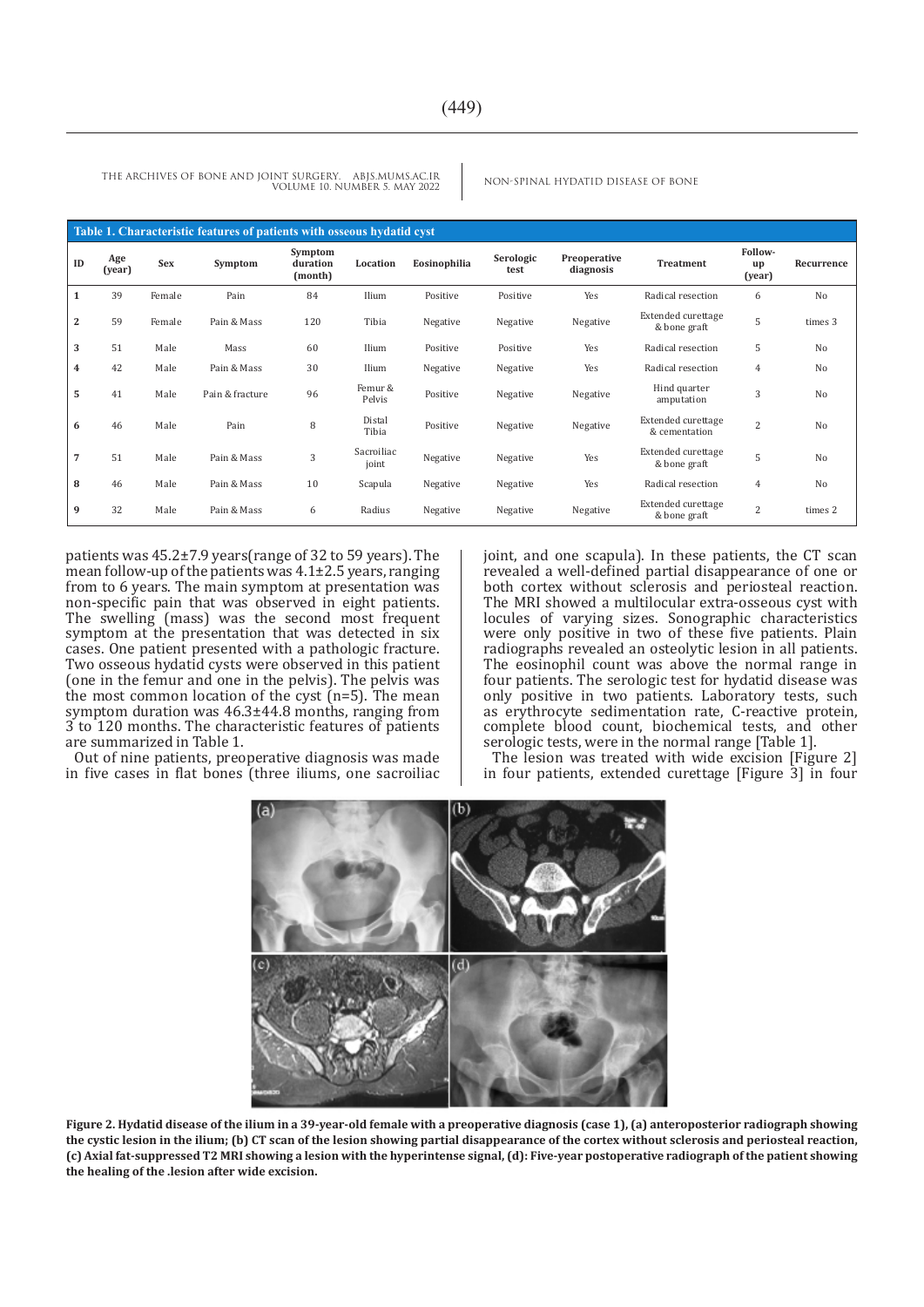(b)  $(d)$  $(\cap$ 

**Figure 3. Hydatid disease of the sacroiliac joint in a 51-year-old male with a preoperative diagnosis (case 7), (a) anteroposterior radiograph showing the cystic lesion in the sacrum and ilium; (b) CT scan of the lesion showing partial disappearance of the cortex without sclerosis and periosteal reaction, (c) MRI of the lesion showing multilocular extra-osseous cyst with locules of varying size; (d): seven-year postoperative radiograph of the patient .showing the healing of the lesion after extended curettage & bone graft.**

patients, and amputation in one patient. In patients who underwent extended curettage, the defect was augmented with bone graft in two patients and bone cement in one patient. The lesion recurred in two patients, and both of them were managed with extended curettage. In one of them (case 2), the lesion recurred three times during a six-year follow-up. In the other one (case 9), the lesion recurred two times during a three-year follow-up. The only observed postoperative complication was a case of suppuration that occurred in a patient with the involvement of the tibia (case 2). This complication was managed with drainage and antibiotic therapy.

#### **Discussion**

As evidenced by the results of this study, patients with osseous hydatid disease of extra-spinal regions generally present with long-term non-specific symptoms, such as pain and mass. Pelvic bones are the most frequent site of hydatid disease of bone in extra-spinal regions. Laboratory tests lack enough sensitivity to detect these lesions. The cysts might recur in a considerable number of patients, particularly if the lesion is not radically extracted.

In the present study, hydatid disease of flat bones revealed characteristic features in the CT scan, which included the disappearance of cortex with no sclerosis and periosteal reaction. These features, combined with a multilocular extra-osseous cyst in MRI, could be regarded as unique characteristics of hydatid disease of flat bones and help preoperative diagnosis, thereby providing a minimized risk of intraoperative disease spread through implementing preoperative chemotherapy. Chen et al. assessed the imaging feature of the hydatid disease of the pelvis in 15 patients. They concluded that owing to the thin pelvis cortex, the lesion easily penetrates, destructs the cortex, and invades the surrounding soft tissue. In their series, out of 15 cases of pelvic hydatid disease, softtissue invasion was observed in 13 subjects. Thinning of bone cortex and cystic expansive bone destruction were discerned in nine patients in their study. Erosive bone destruction was detected in three patients (10). The results of the present study are in accordance with the finding of the stated research regarding the imaging characteristics of hydatid lesions in flat bones.

Loudiye et al. reviewed 11 cases of extra-spinal hydatid disease of bone. The mean time interval from symptom onset to diagnosis was 22.7 months. The pelvis was the most frequent site of involvement (n=6). The eosinophil count was above normal in four patients. Serological tests were positive in five patients. Surgical treatment was performed in 10 patients and it was radical in only three patients. The lesion recurred in five patients at a mean follow-up of six months. They attributed their high rate of recurrence to difficult access to the lesion (11). The mean time interval to diagnosis was 46.3 months in our patients, and the pelvis was the most frequent site of involvement in our series as well. The lesion recurrence was more prevalent in patients who were treated with intralesional curettage. Nonetheless, the reason to select intralesional curettage was not the difficult access but to prevent the significant morbidity that radical excision might cause.

THE ARCHIVES OF BONE AND JOINT SURGERY. ABJS.MUMS.AC.IR NON-SPINAL HYDATID DISEASE OF BONE VOLUME 10. NUMBER 5. MAY 2022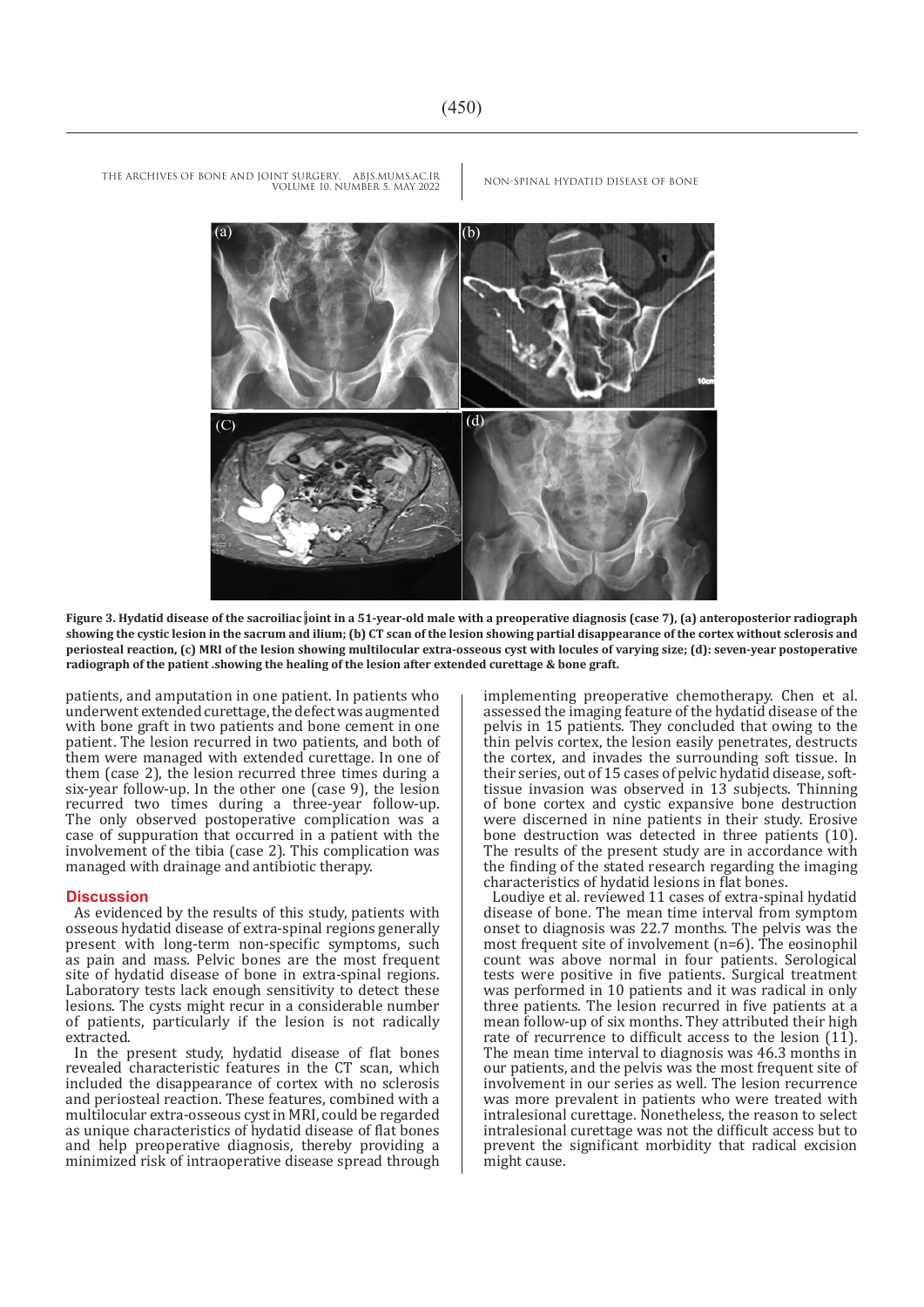Herrera et al. reported extraspinal bone hydatidosis in 26 patients with a mean age of 51.5 years and a mean follow-up was 12.8 years. The ilium was the most frequent site of involvement in this series (n=14). Up to the last follow-up session, the lesion recurred in seven (27%) patients. They reported that cases with the involvement of both the ilium and the hip are the most challenging to treat (12). In agreement with the study by Herrera et al., the recurrence rate was 33.3% in the present series. The simultaneous involvement of the ilium and hip was detected in one of the patients in the current study.

Arazi et al., in a case series study, reported the hydatid diseases of the bone (n=8) and muscles (n=7). The lesions were treated with both surgery and antihelminthic chemotherapy. The average follow-up of the patients was 30 months. Recurrence was recorded in four patients with bone involvement, while it was not observed in patients with muscle involvement (13). These results further support the role of radical resection in the local control of hydatidosis since the cysts could be more radically resected in muscles than bones.

Xie et al. reviewed the clinical data of 40 patients with osseous hydatid disease, out of whom 24 cases were treated surgically, and the remaining 16 patients were managed by radiotherapy. Lesions recurred in 14 (58%) and 3 (21%) patients in the surgery and radiotherapy groups, respectively. Patients in the radiotherapy group were significantly more satisfied, and radiotherapy was not used for any patient in the present series (14).

Technically, filling the defect with cement could have a more preventing effect on the recurrence of the lesion since the monomer toxicity heat generated by cement polymerization can kill the remaining larvae (15-17). In this respect, both recurrences in the present series were observed in the lesions with bone graft augmentation. Neoadjuvant chemotherapy is also attributed to the reduced rate of recurrence; however, the recurrent cases of the present series did not receive neoadjuvant chemotherapy since the lesion was not diagnosed before the surgery (18).

In line with the results of the present study, a review of the literature revealed that extra-spinal osseous hydatid disease could be a serious disease with a high rate of mortality and morbidity. Serological tests are not reliable for diagnosis, and other diagnostic modalities, such as CT and MRI, could be helpful. The resection of the lesion in regions with an anatomic barrier is challenging and prone to recurrence. Among the notable limitations of this study, we can refer to the small sample size and the retrospective design of the research. However, these limitations are inevitable when reporting rare disorders, such as extra-spinal hydatid disease of the bone.

Extra-spinal osseous hydatid disease is more frequent in the pelvic area. Serological tests are false negative in the majority of cases. In flat bones, CT findings (cortex disappearance), along with MRI findings (multilocular extra-osseous cysts), could help preoperative diagnosis and provide a more efficacious therapeutic plan. Radical resection is the optimal treatment of choice, and nonradical resection is associated with a high risk of disease recurrence.

Informed consent was obtained from the patients to use their medical data for publication.

*Disclosure:*The authors report no conflict of interest concerning the materials or methods used in this study or the findings specified in this paper.

Khodamorad Jamshidi<sup>1</sup> Farshad Zandrahimi<sup>1,2</sup> Milad Haji Agha Bozorgi<sup>1</sup> Seyed Farzam Mirkamali<sup>1</sup> Abbas Esmaeli Dahaj<sup>1</sup> Alireza Mirzaei1 1 Bone and Joint Reconstruction Research Center, Shafa Orthopedic Hospital, Iran University of Medical Sciences, Tehran, Iran

2 Kerman University of Medical Sciences, Kerman, Iran

#### **References**

- 1. Polat P, Kantarci M, Alper F, Suma S, Koruyucu MB, Okur A. Hydatid disease from head to toe. Radiographics. 2003;23(2):475-94.
- 2. Ahmadi NA, Badi F. Human hydatidosis in Tehran, Iran: a retrospective epidemiological study of surgical cases between 1999 and 2009 at two university medical centers. Tropical biomedicine. 2011 Aug;28(2):450-6.
- 3. Loudiye H, Aktaou S, Hassikou H, El Bardouni A, El Manouar M, Fizazi M, et al. Hydatidose osseuse: étude de 11 cas. Revue du rhumatisme. 2003;70(9):732-5.
- 4. Saidenberg-Kermanac'h N, Boissier M-C, Bouchaud O. Manifestations articulaires des parasitoses. EMC-

- Maladies infectieuses. 2005;2(3):146-56.<br>Papanikolaou A. Osseous hydatid 5. Papanikolaou A. Osseous hydatid disease. Transactions of the Royal Society of Tropical Medicine and Hygiene. 2008;102(3):233-8.
- 6. Zlitni M, Ezzaouia K, Lebib H, Karray M, Kooli M, Mestiri M. Hydatid cyst of bone: diagnosis and treatment. World journal of surgery. 2001;25(1):75-82.
- 7. Jamshidi K, Bozorgi MHA, Hajializade M, Bagherifard A, Mirzaei A. Tailored treatment of aneurysmal bone cyst of the scapula: en bloc resection for the body and extended curettage for the neck and acromion. Journal of shoulder and elbow surgery. 2020;29(5):961-7.